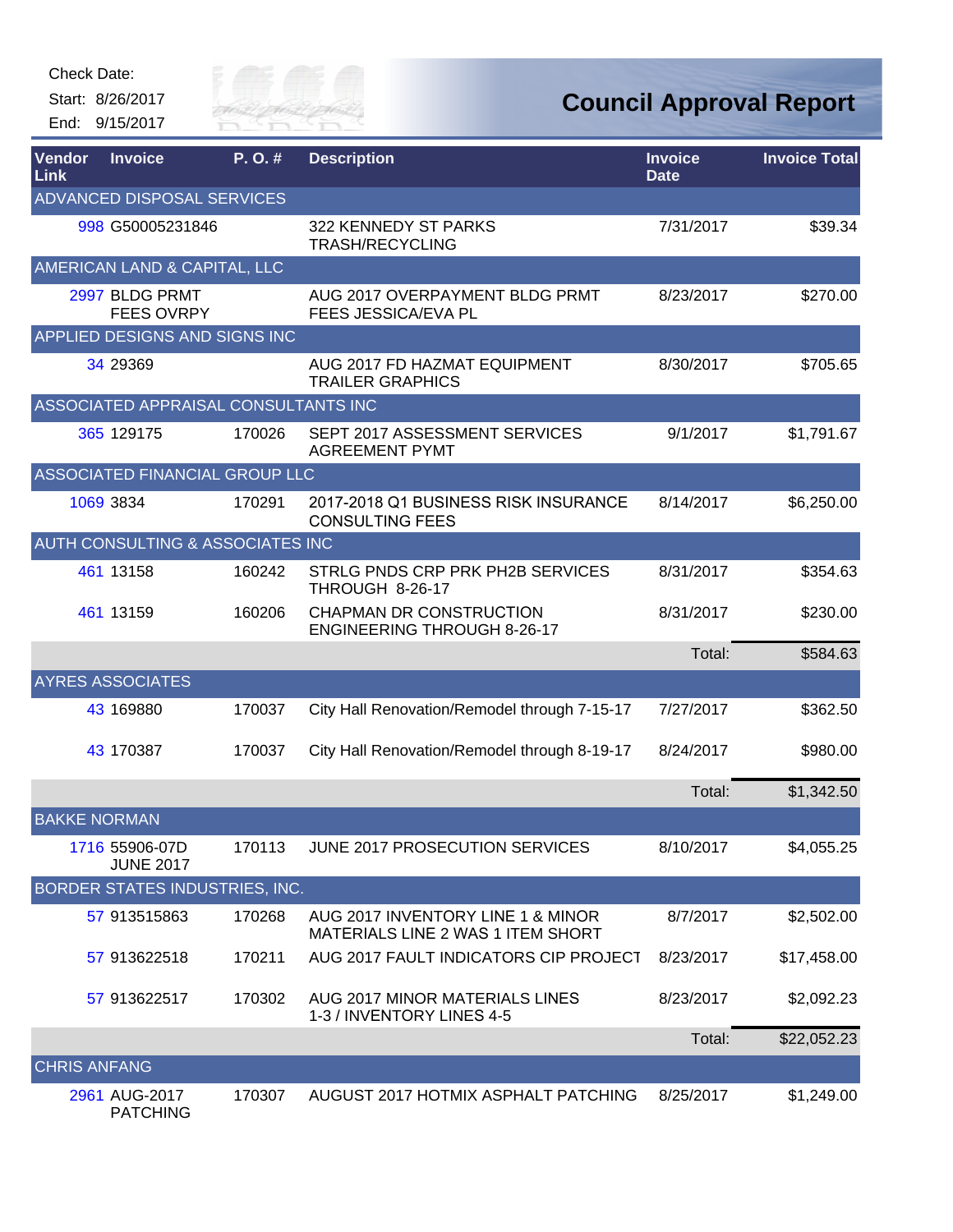| Check Date: |  |
|-------------|--|
|-------------|--|



| <b>Vendor</b><br>Link | <b>Invoice</b>                         | P.O.#  | <b>Description</b>                                        | <b>Invoice</b><br><b>Date</b> | <b>Invoice Total</b> |
|-----------------------|----------------------------------------|--------|-----------------------------------------------------------|-------------------------------|----------------------|
|                       | <b>CIGNA CORPORTATION</b>              |        |                                                           |                               |                      |
|                       | <b>1901 AUGUST 2017</b>                |        | AUGUST 2017 LIFE/AD&D/ LTD                                | 8/24/2017                     | \$4,667.23           |
|                       | <b>CITY OF RIVER FALLS</b>             |        |                                                           |                               |                      |
|                       | 72 9/1 CASH<br><b>DRAWER</b>           |        | NEW CASH DRAWER PARK/REC-CLERK                            | 9/5/2017                      | \$50.00              |
|                       | <b>CLERK REFUNDS / PAYMENTS</b>        |        |                                                           |                               |                      |
|                       | 991400 19876                           |        | REFUND OVERPAYMENT LICENSE FEE<br>CHECK#6041              | 7/10/2017                     | \$32.00              |
| <b>COLE ZROSTLIK</b>  |                                        |        |                                                           |                               |                      |
|                       | 2528 SPRG TUITION<br><b>RMBRSMT</b>    |        | SPRING 2017 TUITION REIMBURSEMENT                         | 7/31/2017                     | \$800.00             |
|                       | CORPORATE FLEET SERVICES, INC          |        |                                                           |                               |                      |
|                       | 2786 84036                             | 170129 | SEPT 2017 PD LEASED VEHICLES                              | 8/30/2017                     | \$1,135.14           |
|                       | <b>COURT PAYMENTS</b>                  |        |                                                           |                               |                      |
|                       | 991200 STATE VS<br><b>FREESE AWHI</b>  |        | RETURN PAYMENT DUE TO NOT NOT<br><b>NEEDED AS WITNESS</b> | 8/23/2017                     | \$20.52              |
|                       | <b>CRESCENT ELECTRIC SUPPLY CO</b>     |        |                                                           |                               |                      |
|                       | 80 S503886169.00 170275<br>1           |        | AUGUST 2017 STORES / MINOR MATERIALS                      | 8/1/2017                      | \$1,100.00           |
|                       | DARRELL'S SEPTIC SERVICE INC           |        |                                                           |                               |                      |
|                       | 85 50497                               |        | 8-29-17 PUMPING 432 S APOLLO RD                           | 8/29/2017                     | \$200.00             |
|                       | 85 25476                               | 170004 | 2017 PORTA POTTY RNTLS DRY RN0/WNRW<br>FLD(2 CLNGS)       | 8/31/2017                     | \$369.54             |
|                       | 85 25506                               |        | AUG 2017 KINNICKINNIC OFF ROAD<br><b>CYCLIST RENTAL</b>   | 8/31/2017                     | \$45.00              |
|                       |                                        |        |                                                           | Total:                        | \$614.54             |
|                       | DELTA DENTAL OF WISCONISN INC          |        |                                                           |                               |                      |
|                       | 2572 9/2017 1070232<br><b>RET</b>      |        | AUG/SEPT RETIREE VISION                                   | 8/24/2017                     | \$12.42              |
|                       | 2572 1070231                           |        | <b>SEPT VISION INSURANCE</b>                              | 8/24/2017                     | \$708.64             |
|                       |                                        |        |                                                           | Total:                        | \$721.06             |
|                       | <b>DELTA MANAGEMENT ASSOCIATES INC</b> |        |                                                           |                               |                      |
|                       | 1943 PPE 08/27/17                      |        | PPE 08/27/17                                              | 9/1/2017                      | \$195.14             |
|                       | <b>DIETSCHE, GREGORY</b>               |        |                                                           |                               |                      |
|                       | 2999 PER DIEM 9-1-<br>17               |        | 9-7-17 SCADA EXPERT TOUR - FORT<br>COLLINS, CO            | 8/29/2017                     | \$147.50             |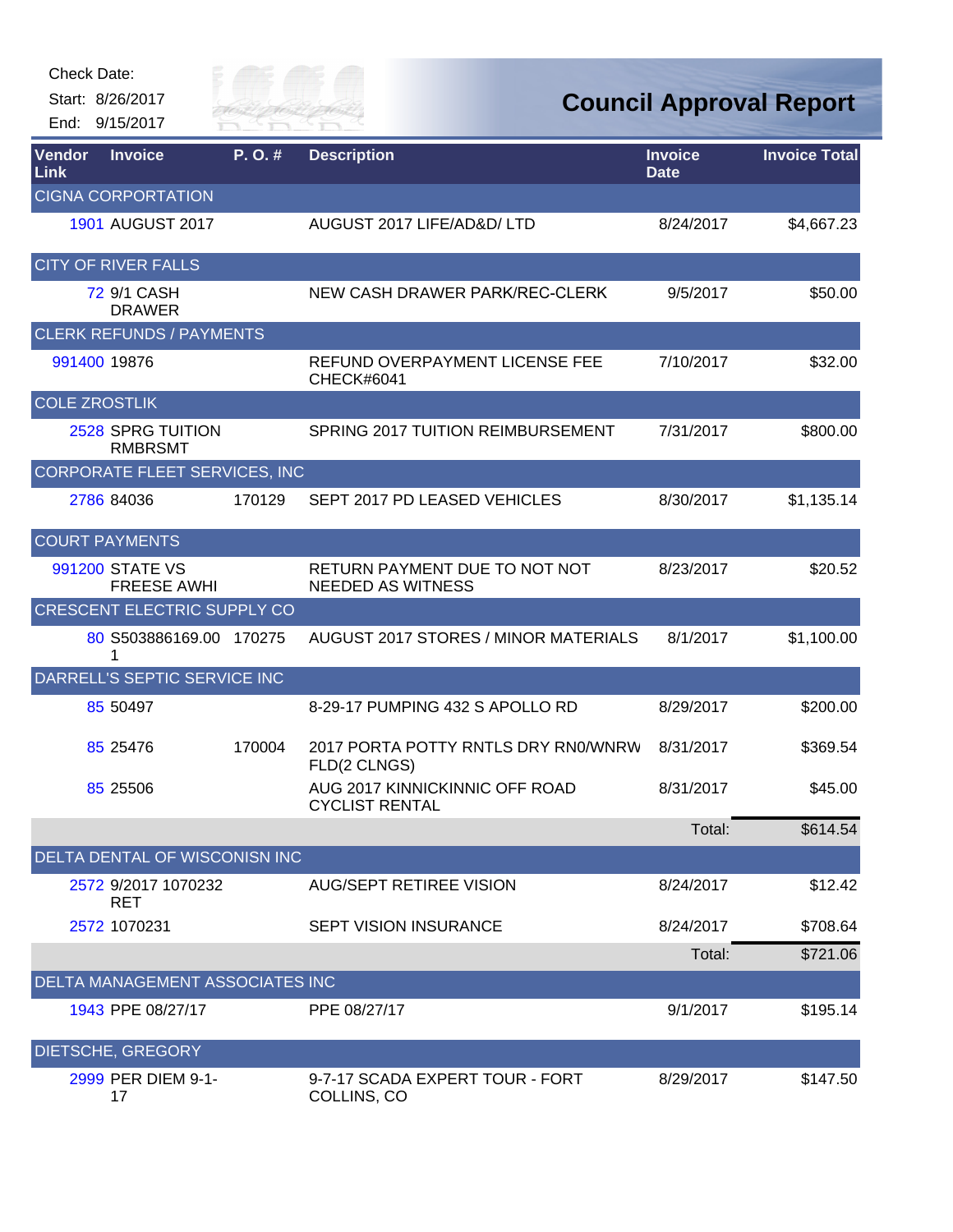| <b>Check Date:</b>    |                                    |                      |                                                              |                               |                                |
|-----------------------|------------------------------------|----------------------|--------------------------------------------------------------|-------------------------------|--------------------------------|
|                       | Start: 8/26/2017<br>End: 9/15/2017 | City of<br>RIVER FAI |                                                              |                               | <b>Council Approval Report</b> |
| Vendor<br><b>Link</b> | <b>Invoice</b>                     | P.O.#                | <b>Description</b>                                           | <b>Invoice</b><br><b>Date</b> | <b>Invoice Total</b>           |
|                       | DIGITAL SUPPLY CENTER, INC         |                      |                                                              |                               |                                |
|                       | 2998 29543                         |                      | JULY 2017 AMBULANCE KONICA TONER                             | 7/28/2017                     | \$593.87                       |
| <b>EFTPS</b>          |                                    |                      |                                                              |                               |                                |
|                       | 7 PPE 08/27/17                     |                      | PPE 08/27/17                                                 | 9/1/2017                      | \$70,016.33                    |
|                       |                                    |                      | EMERGENCY SERVICES CONSULTING INTERNATIONAL                  |                               |                                |
|                       | 2958 17-225                        | 170257               | <b>JULY 2017 CONSULTING DRAFT REPORT</b><br><b>EMS</b>       | 7/31/2017                     | \$10,227.00                    |
|                       | 2958 17-253                        | 170257               | AUG 2017 PROGRESSIVE BILLING FOR EMS<br><b>STUDY</b>         | 8/31/2017                     | \$3,500.00                     |
|                       |                                    |                      |                                                              | Total:                        | \$13,727.00                    |
|                       | <b>ENTERPRISE FM TRUST</b>         |                      |                                                              |                               |                                |
|                       | 456 FBN3314886                     | 170035               | SEPT 2017 POOL CAR LEASE AND<br><b>MAINTENANCE</b>           | 9/6/2017                      | \$1,452.77                     |
|                       | EO JOHNSON CO INC                  |                      |                                                              |                               |                                |
|                       | 98 100385709                       |                      | SEPT 2017 PD CANON COPIER BASE<br><b>PAYMENT</b>             | 8/6/2017                      | \$105.00                       |
|                       | 98 INV180258                       |                      | LIBRARY 4-15-7-14-17 OVRG REPLACE<br>INV#171181              | 8/22/2017                     | \$942.03                       |
|                       | 98 inv183537                       |                      | 10-19-16-1-18-17 PD OVERAGE DELAYED<br>BILL 1 OF 3           | 8/29/2017                     | \$179.10                       |
|                       | 98 INV184500                       |                      | 1-19-17-4-18-17 PD OVERAGE DELAYED<br>BILL 2 OF 3            | 8/30/2017                     | \$237.63                       |
|                       | 98 INV184504                       |                      | 4-19-17-7-18-17 PD OVERAGE DELAYED<br>BILL 3 OF 3            | 8/30/2017                     | \$237.63                       |
|                       |                                    |                      |                                                              | Total:                        | \$1,701.39                     |
|                       | <b>ERICKSON DIVERSIFIED</b>        |                      |                                                              |                               |                                |
|                       | 1190 2017                          |                      | 2016 TAX ROLL PAYABLE 2017                                   | 8/25/2017                     | \$70,000.00                    |
|                       | <b>EXPRESS PERSONNEL SERVICES</b>  |                      |                                                              |                               |                                |
|                       | 109 19260284                       | 170120               | WK ENDING 7-30-17 SEASNL LABOR 40hrs<br><b>BLDG MAINT</b>    | 8/2/2017                      | \$482.90                       |
|                       | 109 19260287                       | 170120               | WK ENDING 8-2-17 SEASNL LABOR 72.5hrs<br><b>STREET MAINT</b> | 8/2/2017                      | \$1,293.93                     |
|                       | 109 19260289                       | 170120               | WK ENDING 8-2-17 SEASNL LABOR 229hrs<br><b>PARKS MAINT</b>   | 8/2/2017                      | \$4,093.84                     |
|                       | 109 19260291                       | 170120               | WK ENDING 8-2-17 SEASNL LABOR 40hrs<br><b>MAINTENANCE</b>    | 8/2/2017                      | \$730.00                       |
|                       | 109 19260317                       | 170120               | WK ENDING 8-2-17 SEASNL LABOR 40hrs<br><b>SKILLED LABOR</b>  | 8/2/2017                      | \$730.00                       |
|                       | 109 19288867                       | 170120               | WK ENDG 8-6-2017 SKILLED LABOR-37.5hrs<br><b>D QUENTON</b>   | 8/8/2017                      | \$684.38                       |
|                       | 109 19325168-2                     |                      | WK ENDING 8-12-17 ELEC SKILLED LABOR-<br>40hrs BAUMANN       | 8/16/2017                     | \$892.43                       |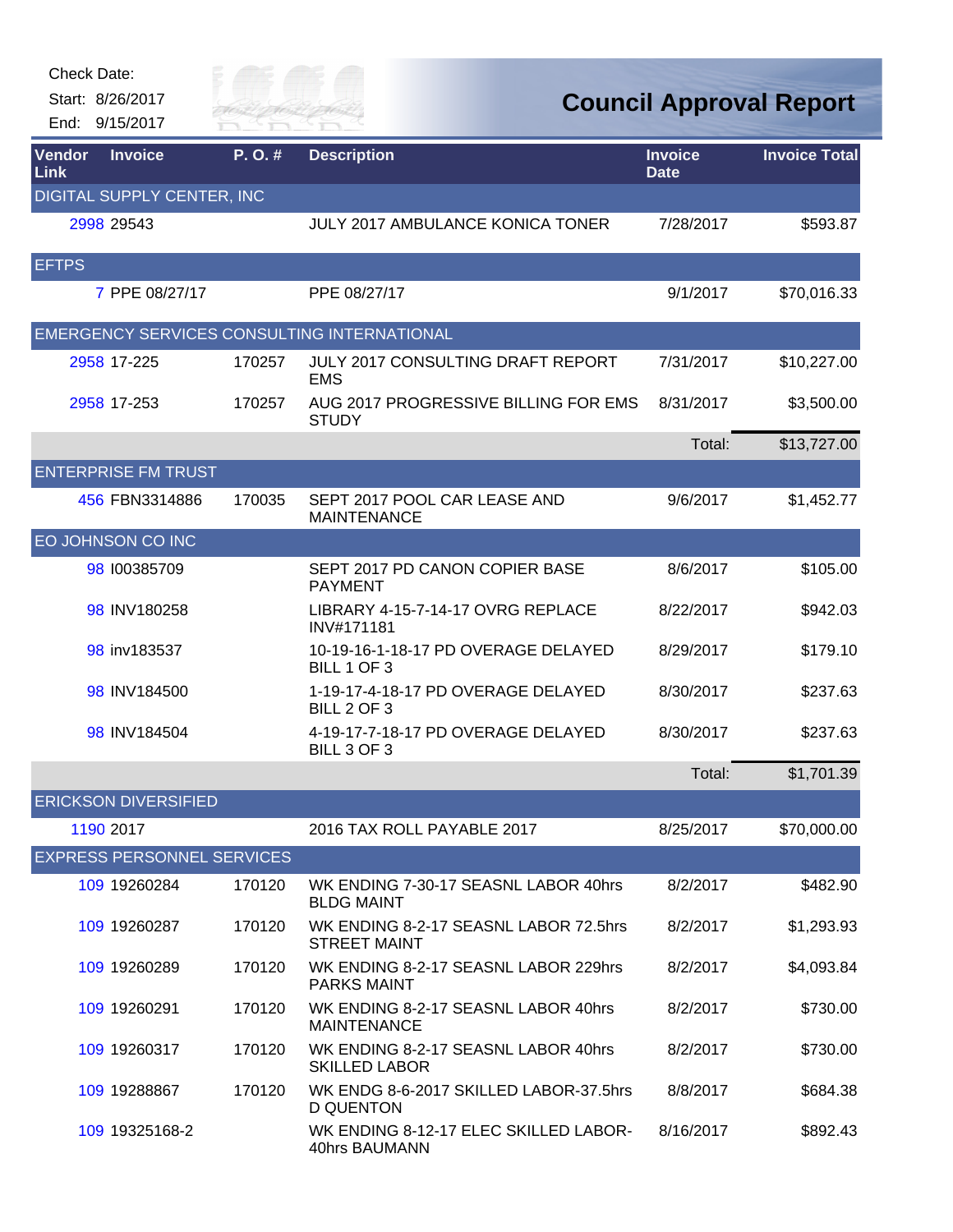Check Date:

Start: 8/26/2017





| <b>Vendor</b><br>Link | <b>Invoice</b>                         | P.O.#  | <b>Description</b>                                                    | <b>Invoice</b><br><b>Date</b> | <b>Invoice Total</b> |
|-----------------------|----------------------------------------|--------|-----------------------------------------------------------------------|-------------------------------|----------------------|
|                       | 109 19325168                           | 170120 | WK ENDG 8-13-2017 SKILLED LABOR-<br>40.5hrs D QUENTON                 | 8/16/2017                     | \$743.69             |
|                       | 109 19325158                           | 170120 | WK ENDG 8-13-2017 SSNL LBR 153.25hrs /<br>7.25OThrs                   | 8/16/2017                     | \$2,931.20           |
|                       | 109 19325159                           | 170120 | WK ENDG 8-13-17 SEASONAL LABOR 40hrs<br><b>MAINTENANCE</b>            | 8/16/2017                     | \$730.00             |
|                       | 109 19325156                           | 170120 | WK ENDG 8-13-17 SSNL LABOR 40hrs / 5<br>OThrs STREETS                 | 8/16/2017                     | \$325.22             |
|                       | 109 19325157                           | 170120 | WK ENDG 8-13-17 SSNL LABOR 40hrs / 5<br><b>OThrs STREETS</b>          | 8/16/2017                     | \$832.25             |
|                       | 109 19355336-2b                        |        | WK ENDING 8-19-17 ELEC SKILLED LABOR-<br>40hrs BAUMANN                | 8/22/2017                     | \$876.00             |
|                       | 109 19355327                           | 170120 | WK ENDING 8-19-17 SEASNL LABOR<br>151.5hrs PARK MNT                   | 8/22/2017                     | \$2,712.32           |
|                       | 109 19355328                           | 170120 | WK ENDING 8-22-17 SEASONAL LABOR<br>40hrs MAINTENANCE                 | 8/22/2017                     | \$730.00             |
|                       | 109 19355325                           | 170120 | WK ENDING 8-20-17 SEASNL LABOR 40hrs<br><b>BLDG MAINT</b>             | 8/22/2017                     | \$335.07             |
|                       | 109 19355326                           | 170120 | 8-20-17 SEASONAL LABOR 24.5hrs STREETS<br><b>MAINTENANCE</b>          | 8/22/2017                     | \$429.24             |
|                       | 109 19355336                           | 170120 | WK ENDG 8-20-2017 SKILLED LABOR-<br>38.5hrs D QUENTON                 | 8/22/2017                     | \$702.63             |
|                       |                                        |        |                                                                       | Total:                        | \$20,255.10          |
|                       | <b>FBG SERVICE CORPORATION</b>         |        |                                                                       |                               |                      |
|                       | 364 805296                             |        | TILE AND CARPET CLEANING                                              | 8/22/2017                     | \$1,857.36           |
|                       | FIRST NATIONAL BANK - RF SECTION 125   |        |                                                                       |                               |                      |
|                       | 6 PPE 08/27/17                         |        | PPE 08/27/17                                                          | 9/1/2017                      | \$3,980.43           |
|                       | FORUM COMMUNICATION CO                 |        |                                                                       |                               |                      |
|                       | 234 1894014 AUG<br>2017                |        | <b>AUG 2017</b><br>ADVERTISEMENTS/CLASSIFIEDS/ONLINE<br><b>BOOSTS</b> | 8/31/2017                     | \$2,993.93           |
|                       | <b>G &amp; G OF DURAND LTD</b>         |        |                                                                       |                               |                      |
|                       | 1903 '18 US CARGO<br><b>ULAFTX</b>     | 170238 | AUG 2017 FD UTIL TRLR FOR HAZMAT<br><b>EQUIPMENT</b>                  | 6/29/2017                     | \$5,508.00           |
|                       | <b>GAVIC CONSTRUCTION CORPORATION</b>  |        |                                                                       |                               |                      |
|                       | 2916 17-006 PAY<br>AP#3                | 170226 | FRONT ENTRANCE REMODEL PROJECT<br>through 7-31-17                     | 8/14/2017                     | \$59,254.00          |
|                       | GOVERNMENT FINANCE OFFICER ASSOCIATION |        |                                                                       |                               |                      |
|                       | 708 0114002                            |        | <b>ANNUAL SEPT 2017 - AUG 2018</b><br><b>MEMBERSHIP RENEWAL</b>       | 8/1/2017                      | \$190.00             |
| <b>GRAPHIC DESIGN</b> |                                        |        |                                                                       |                               |                      |
|                       | 598 QB20316                            |        | AUG 2017 RESIDENTIAL PRINTING OF<br><b>PARKING PERMITS</b>            | 8/7/2017                      | \$366.00             |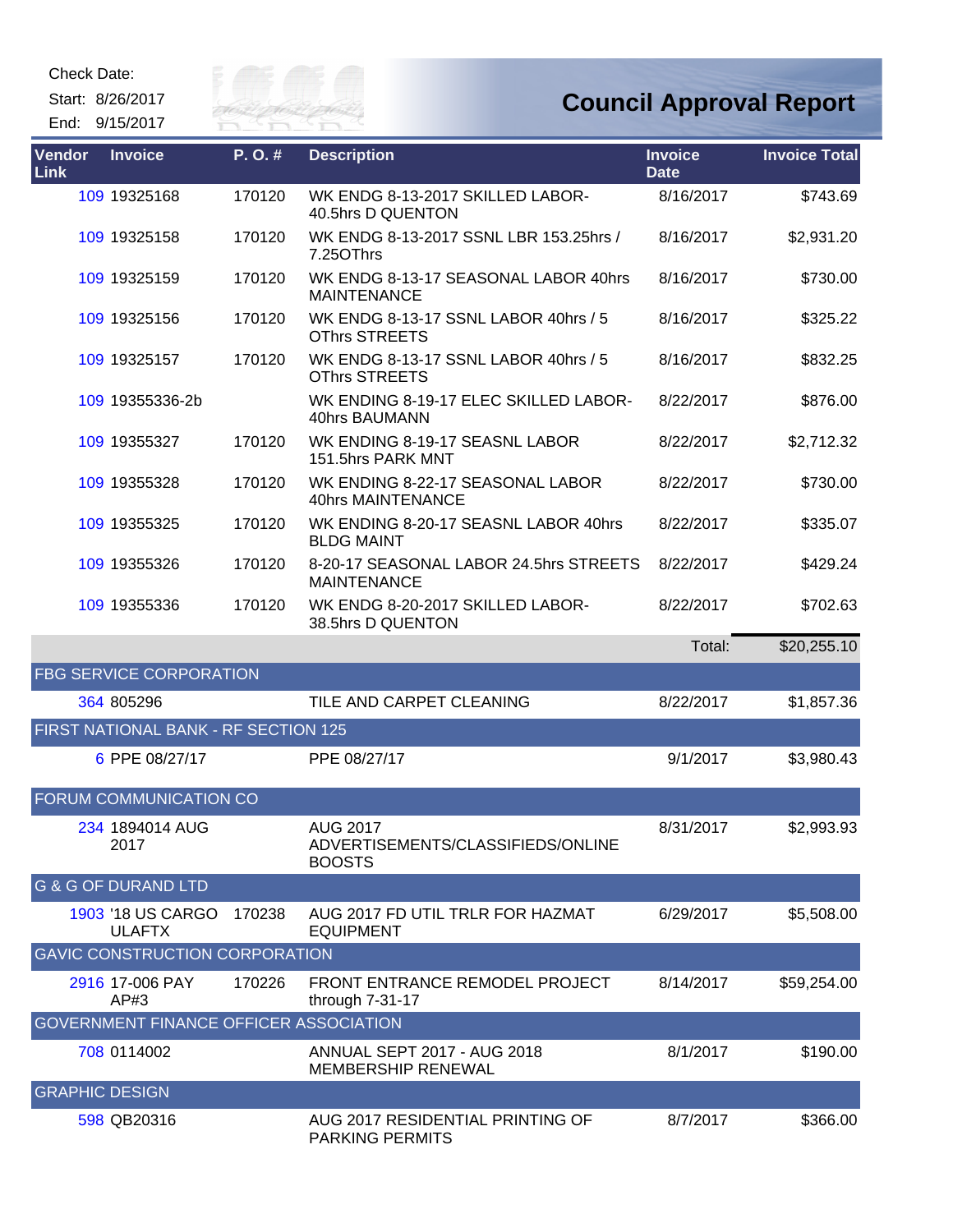

| Vendor<br><b>Link</b> | <b>Invoice</b>                     | P.O.#  | <b>Description</b>                                  | <b>Invoice</b><br><b>Date</b> | <b>Invoice Total</b> |
|-----------------------|------------------------------------|--------|-----------------------------------------------------|-------------------------------|----------------------|
|                       | <b>GUIDE STUDIO, INC</b>           |        |                                                     |                               |                      |
|                       | 2882 4069                          | 170244 | AUG 2017 WAYFINDING PROJECT<br>DESIGN/DEVELOPMENT   | 8/31/2017                     | \$7,860.00           |
|                       | <b>HD SUPPLY WATERWORKS LTD</b>    |        |                                                     |                               |                      |
|                       | 134 H599033                        | 170280 | AUG 2017 HYDRANT INSTALL ROOSEVELT<br>ST            | 8/14/2017                     | \$4,442.87           |
|                       | <b>HEALTH PARTNERS</b>             |        |                                                     |                               |                      |
|                       | 356 SEPTEMBER<br>74739691          |        | SEPTEMBER 2017 HEALTH/DENTAL<br><b>INSURANCE</b>    | 8/24/2017                     | \$166,283.17         |
|                       | <b>HUDSON FORD MERCURY LLC</b>     |        |                                                     |                               |                      |
|                       | 144 734067-WTR<br><b>FORDPCKUP</b> | 170249 | 2017 FORD 4x2 PICKUP TRUCK FOR WATER<br><b>DEPT</b> | 7/12/2017                     | \$20,650.00          |
|                       | <b>HUEBSCH LAUNDRY COMPANY</b>     |        |                                                     |                               |                      |
|                       | 146 3917204                        |        | 8-2-17 PUBLIC WORKS BRUSHMATS/LINENS                | 8/2/2017                      | \$40.50              |
|                       | 146 3916572                        | 170032 | 8-2-17 HUEBSCH WATER UNIFORMS                       | 8/2/2017                      | \$38.13              |
|                       | 146 3916573                        | 170033 | 8-2-17 HUEBSCH PW UNIFORMS                          | 8/2/2017                      | \$122.97             |
|                       | 146 3916574                        | 170027 | 8-2-17 HUEBSCH WWTP UNIFORMS                        | 8/2/2017                      | \$34.47              |
|                       | 146 3920295                        | 170033 | 8-9-17 HUEBSCH PW UNIFORMS                          | 8/9/2017                      | \$122.97             |
|                       | 146 3920293                        | 170031 | 8-9-17 HUEBSCH ELECTRIC UNIFORMS                    | 8/9/2017                      | \$190.92             |
|                       | 146 3920952                        |        | 8-9-17 LIBRARY BRUSHMATS/LINENS                     | 8/9/2017                      | \$70.12              |
|                       | 146 3920294                        | 170032 | 8-9-17 HUEBSCH WATER UNIFORMS                       | 8/9/2017                      | \$38.13              |
|                       | 146 3920296                        | 170027 | 8-9-17 HUEBSCH WWTP UNIFORMS                        | 8/9/2017                      | \$34.47              |
|                       | 146 3924867                        |        | 8-16-17 PD BRUSHMATS/LINENS                         | 8/16/2017                     | \$55.59              |
|                       | 146 3924242                        | 170031 | 8-16-17 HUEBSCH ELECTRIC UNIFORMS                   | 8/16/2017                     | \$196.56             |
|                       | 146 3924243                        | 170032 | 8-16-17 HUEBSCH WATER UNIFORMS                      | 8/16/2017                     | \$39.32              |
|                       | 146 3924244                        | 170033 | 8-16-17 HUEBSCH PW UNIFORMS                         | 8/16/2017                     | \$126.67             |
|                       | 146 3924245                        | 170027 | 8-16-17 HUEBSCH WWTP UNIFORMS                       | 8/16/2017                     | \$35.53              |
|                       | 146 3927991                        | 170031 | 8-23-17 HUEBSCH ELECTRIC UNIFORMS                   | 8/23/2017                     | \$196.56             |
|                       | 146 3927992                        | 170032 | 8-23-17 HUEBSCH WATER UNIFORMS                      | 8/23/2017                     | \$39.32              |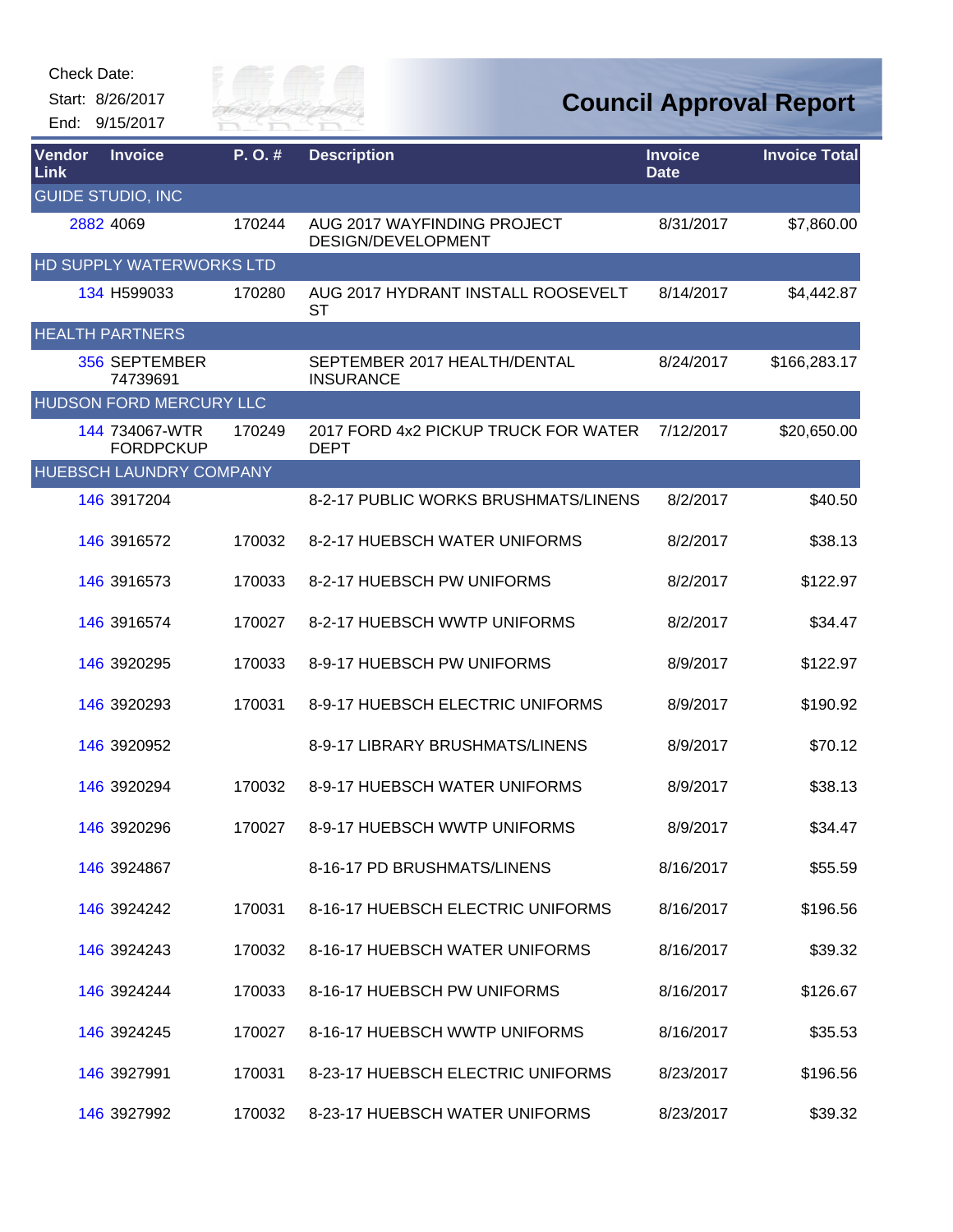| Check Date: |  |
|-------------|--|
|-------------|--|

Start: 8/26/2017

End: 9/15/2017



| Vendor<br>Link         | <b>Invoice</b>                      | P.O.#  | <b>Description</b>                                            | <b>Invoice</b><br><b>Date</b> | <b>Invoice Total</b> |
|------------------------|-------------------------------------|--------|---------------------------------------------------------------|-------------------------------|----------------------|
|                        | 146 3927993                         | 170033 | 8-23-17 HUEBSCH PW UNIFORMS                                   | 8/23/2017                     | \$128.81             |
|                        | 146 3927994                         | 170027 | 8-23-17 HUEBSCH WWTP UNIFORMS                                 | 8/23/2017                     | \$35.53              |
|                        | 146 3932410                         |        | 8-30-17 PUBLIC WORKS<br><b>BRUSHMATS/LINENS</b>               | 8/30/2017                     | \$35.40              |
|                        | 146 3931775                         | 170031 | 8-30-17 HUEBSCH ELECTRIC UNIFORMS                             | 8/30/2017                     | \$196.56             |
|                        | 146 3931776                         | 170032 | 8-30-17 HUEBSCH WATER UNIFORMS                                | 8/30/2017                     | \$41.77              |
|                        | 146 3931777                         | 170033 | 8-30-17 HUEBSCH PW UNIFORMS                                   | 8/30/2017                     | \$132.12             |
|                        | 146 3931778                         | 170027 | 8-30-17 HUEBSCH WWTP UNIFORMS                                 | 8/30/2017                     | \$35.53              |
|                        |                                     |        |                                                               | Total:                        | \$1,987.95           |
|                        | HUMANE SOCIETY OF GOODHUE           |        |                                                               |                               |                      |
|                        | 737 686                             |        | JULY 2017 ANIMAL CONTROL FEES                                 | 8/3/2017                      | \$195.00             |
|                        |                                     |        | INTERNATIONAL CITY MGMT ASSOC RETIREMENT CORP                 |                               |                      |
|                        | 1 PPE 08/27/17                      |        | PPE 08/27/17                                                  | 9/1/2017                      | \$15,408.41          |
|                        | 1 PPE 08/27/17<br><b>ROTH</b>       |        | PPE 08/27/17                                                  | 9/1/2017                      | \$355.00             |
|                        |                                     |        |                                                               | Total:                        | \$15,763.41          |
| <b>J&amp;J GIS LLC</b> |                                     |        |                                                               |                               |                      |
|                        | 651 AUG 2017<br><b>SERVICES</b>     | 170057 | AUG 2017 GIS SERVICES / MINUS<br><b>OVERPAYMENT FOR JUNE</b>  | 9/6/2017                      | \$1,170.00           |
| <b>JENSEN, PAUL</b>    |                                     |        |                                                               |                               |                      |
|                        | 1762 PER DIEM 9-15-<br>17           |        | SEPT 18 to 22 2017 HUMANE OFCR<br><b>TRAINING MADISON, WI</b> | 8/12/2017                     | \$324.50             |
| <b>JT SERVICES</b>     |                                     |        |                                                               |                               |                      |
|                        | 962 jt17-234-02                     | 170243 | AUG 2017 ELECTRIC STREET LIGHT<br><b>INVENTORY LINES 1-2</b>  | 8/22/2017                     | \$5,070.00           |
| <b>KILLIAN, JOE</b>    |                                     |        |                                                               |                               |                      |
|                        | 1196 2017 SFTY<br><b>FTWR RMBRS</b> |        | 2017 SAFETY FOOTWEAR<br><b>REIMBURSEMENT</b>                  | 8/28/2017                     | \$90.95              |
|                        | <b>LEAGUE OF MINNESOTA CITIES</b>   |        |                                                               |                               |                      |
|                        | 660 257396                          |        | JULY PD RESERVE OFFICER ONLINE<br><b>ADVERTISEMENT</b>        | 8/8/2017                      | \$139.26             |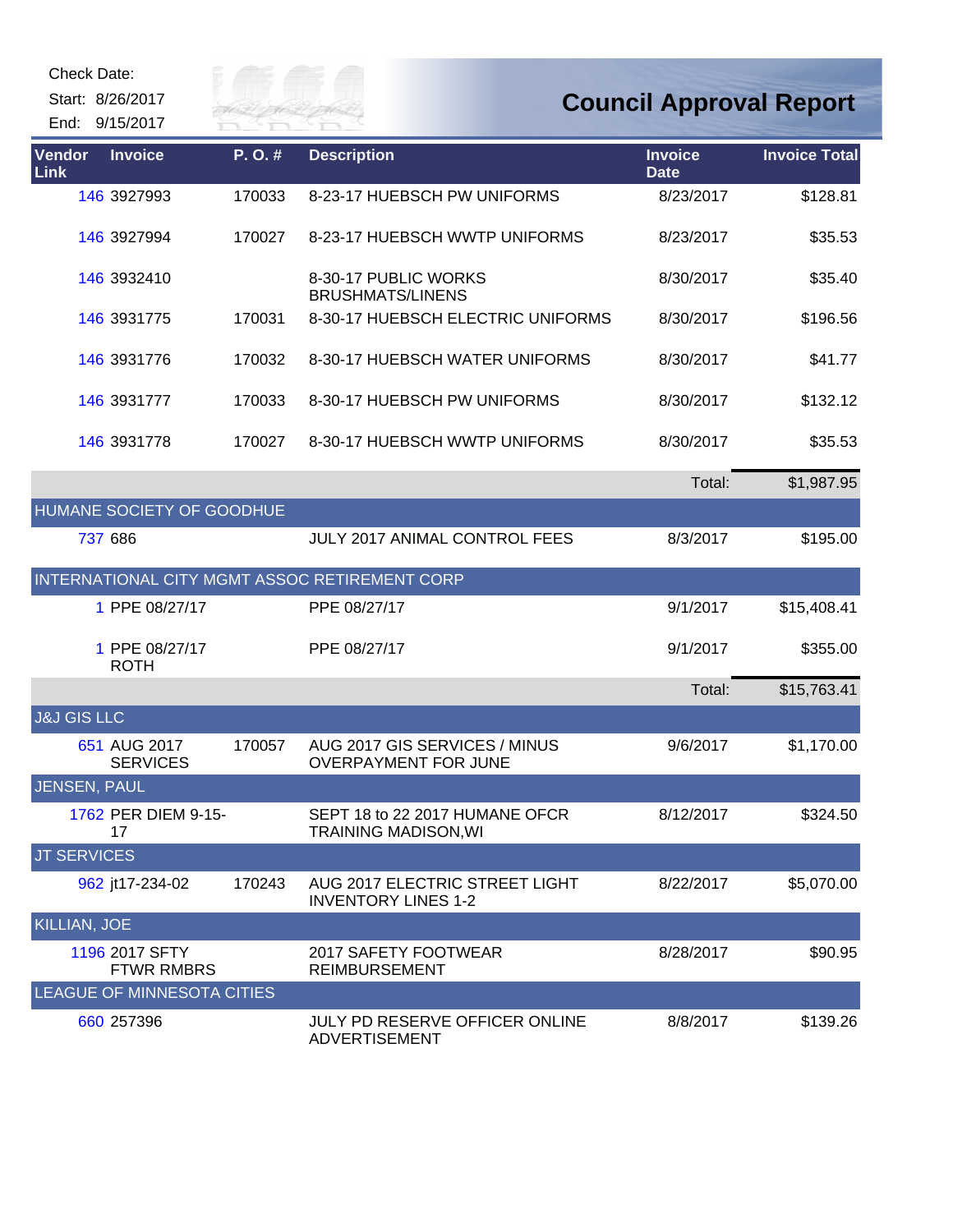| Check Date: |  |
|-------------|--|
|-------------|--|



| <b>Vendor</b><br>Link | <b>Invoice</b>                         | P. O.# | <b>Description</b>                                          | <b>Invoice</b><br><b>Date</b> | <b>Invoice Total</b> |
|-----------------------|----------------------------------------|--------|-------------------------------------------------------------|-------------------------------|----------------------|
|                       | <b>LOFFLER COMPANIES INC</b>           |        |                                                             |                               |                      |
|                       | 182 2583953                            |        | 8-15-17-9-14-17 ENGNR PRNTR #90220<br><b>BASE PYMT</b>      | 8/3/2017                      | \$60.07              |
|                       | 182 338199052                          |        | SEP-2017 PW STANDARD PYMT / JULY-AUG<br><b>USAGE CHARGE</b> | 8/25/2017                     | \$227.34             |
|                       |                                        |        |                                                             | Total:                        | \$287.41             |
|                       | <b>MAILROOM FINANCE CO</b>             |        |                                                             |                               |                      |
|                       | 845 AUGUST 2017<br><b>POSTAGE</b>      | 170066 | <b>JULY-AUGUST 2017 POSTAGE MACHINE</b><br><b>FUNDS</b>     | 8/18/2017                     | \$2,000.00           |
|                       | METERING & TECHNOLOGY SOLUTIONS        |        |                                                             |                               |                      |
|                       | 451 9601                               | 170273 | <b>MODEL 35 WATER METERS</b>                                | 8/8/2017                      | \$5,822.41           |
|                       |                                        |        | MIDAMERICA ADMINISTRATIVE & RETIREMENT SOLUTIONS            |                               |                      |
|                       | 500 MAR000000539<br>6-FEES             |        | FSA FEES 2Q-2017 / HRA FEES 2Q-2017                         | 8/21/2017                     | \$1,051.00           |
|                       | <b>MIKE MCPHILLIPS INC</b>             |        |                                                             |                               |                      |
|                       | 1719 47741                             | 170241 | AUGUST 2017 Chip Seal - Sweeping                            | 8/17/2017                     | \$10,476.00          |
|                       | MINNESOTA CHILD SUPPORT PAYMENT CENTER |        |                                                             |                               |                      |
|                       | 1618 PPE 08/27/17                      |        | PPE 08/27/17                                                | 9/1/2017                      | \$23.53              |
|                       |                                        |        | MUNICIPAL ELECTRIC UTILITIES OF WISCONSIN INC               |                               |                      |
|                       | 188 15570                              | 170064 | JAN-MAR 2017 MEUW SFTY MGMT<br>PROGRAM FEE 30% SHARE        | 1/24/2017                     | \$9,733.50           |
|                       | MY RECEPTIONIST INC                    |        |                                                             |                               |                      |
|                       | 192 S022030823                         |        | SEPT 2017 SERVICES / 78 MINUTES BILLED<br><b>AUG 2017</b>   | 8/23/2017                     | \$133.68             |
|                       | NATIONAL RESEARCH CENTER INC           |        |                                                             |                               |                      |
|                       | 1668 6426                              | 170139 | FINAL PAYMENT 2017 CITIZEN SURVEYS /<br><b>POSTCARDS</b>    | 7/31/2017                     | \$4,465.00           |
| <b>NELSON SCOTT</b>   |                                        |        |                                                             |                               |                      |
|                       | 2013 UW SURPLUS 9<br>$-8-17$ PR        |        | 9-8-17 TABLE FD TRNG RM / PROJECTOR<br>FOR TRNG RM          | 9/8/2017                      | \$63.30              |
|                       | NORTHERN LAKE SERVICE INC              |        |                                                             |                               |                      |
|                       | 200 319543                             |        | 7-27-17 DRINKING WATER SAMPLE TESTS                         | 8/16/2017                     | \$200.00             |
|                       | 200 319542                             |        | 8-2-17 DRINKING WATER SAMPLE TESTS                          | 8/16/2017                     | \$400.00             |
|                       | 200 319949                             |        | 8-2-17 DRINKING WATER SAMPLE TESTS                          | 8/23/2017                     | \$140.00             |
|                       | 200 320238                             |        | AUG-2-3-6-9-12 DRINKING WATER SAMPLE<br><b>TESTS</b>        | 8/25/2017                     | \$200.00             |
|                       |                                        |        |                                                             | Total:                        | \$940.00             |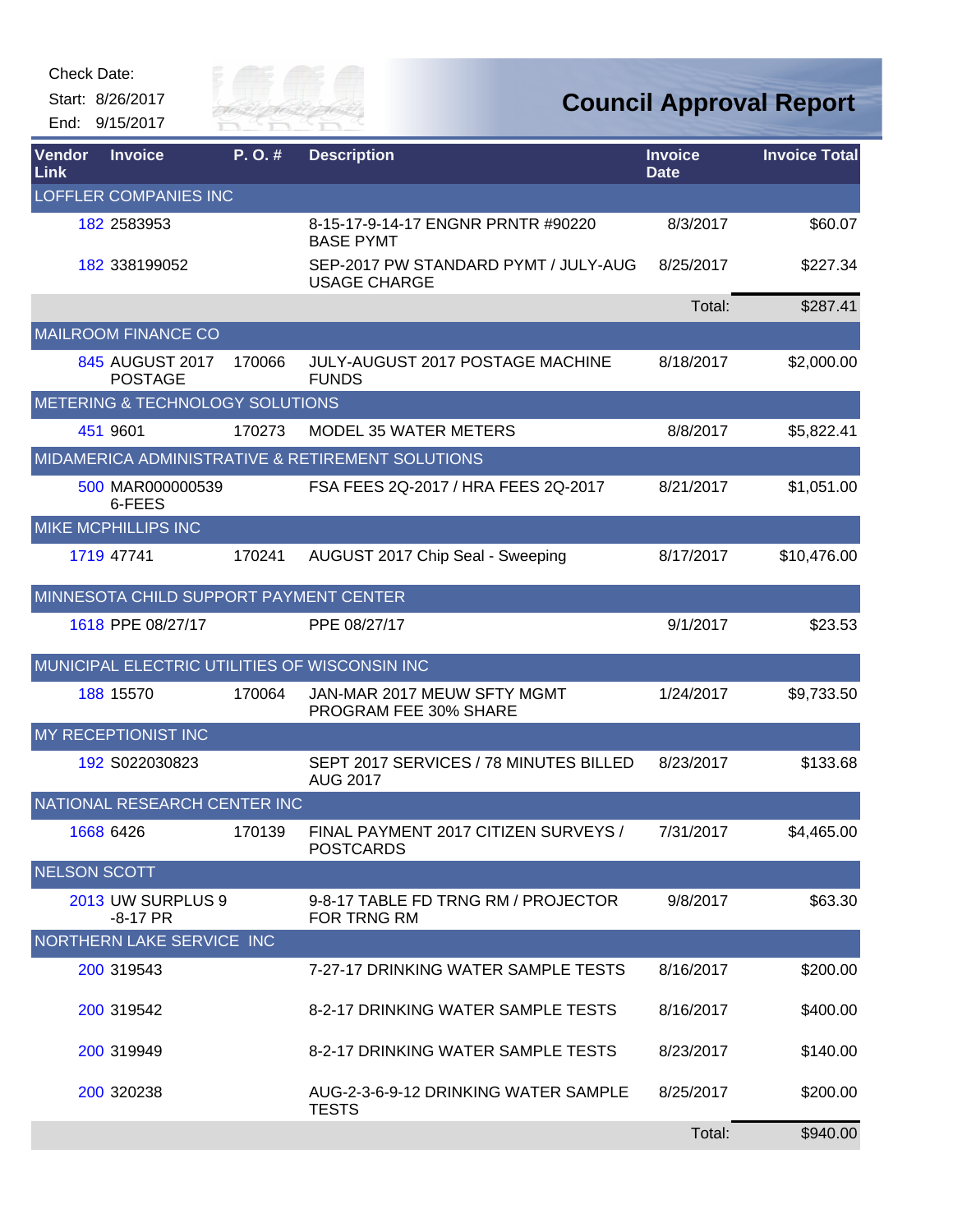| Check Date: |  |
|-------------|--|
|-------------|--|



| Vendor<br>Link                   | <b>Invoice</b>                                | P.O.#  | <b>Description</b>                                           | <b>Invoice</b><br><b>Date</b> | <b>Invoice Total</b> |  |  |
|----------------------------------|-----------------------------------------------|--------|--------------------------------------------------------------|-------------------------------|----------------------|--|--|
| NORTHERN STATES POWER COMPANY WI |                                               |        |                                                              |                               |                      |  |  |
|                                  | 344 558287660-AUG<br>2017                     |        | PRESCOTT AMBULANCE BLDG POWER BILL                           | 8/16/2017                     | \$359.79             |  |  |
|                                  | <b>NORTHTOWN CLEANER</b>                      |        |                                                              |                               |                      |  |  |
|                                  | 816 6325                                      |        | AUGUST 2017 PD UNIFORM CLEANING                              | 8/7/2017                      | \$29.58              |  |  |
|                                  | <b>NYE UNIFORM COMPANY</b>                    |        |                                                              |                               |                      |  |  |
|                                  | 2295 608863                                   |        | AUG 2017 PD COMMENDATION BARS                                | 7/26/2017                     | \$105.57             |  |  |
| PAYPAL                           |                                               |        |                                                              |                               |                      |  |  |
|                                  | 639 SEPT 2017 FEE                             |        | SEPTEMBER 2017 PAYPAL MONTHLY<br><b>SERVICE FEE</b>          | 9/6/2017                      | \$30.00              |  |  |
| <b>PELION BENEFITS</b>           |                                               |        |                                                              |                               |                      |  |  |
|                                  | 5 PPE 08/27/17                                |        | PPE 08/27/17                                                 | 9/1/2017                      | \$1,013.32           |  |  |
|                                  | PIERCE COUNTY TREASURER                       |        |                                                              |                               |                      |  |  |
|                                  | 210 JULY 2017                                 |        | <b>JULY 2017 JAIL DWI INTERLOCK</b>                          | 7/31/2017                     | \$508.60             |  |  |
|                                  | 210 AUG 2017                                  |        | AUGUST JAIL DWI INTERLOCK                                    | 8/31/2017                     | \$1,269.20           |  |  |
|                                  |                                               |        |                                                              | Total:                        | \$1,777.80           |  |  |
|                                  | RIVER FALLS CHAMBER OF COMMERCE INC           |        |                                                              |                               |                      |  |  |
|                                  | 225 16097                                     |        | 2017-2018 CHAMBER LEADERSHIP RIVER<br><b>FALLS</b>           | 8/24/2017                     | \$800.00             |  |  |
|                                  | <b>RIVER FALLS ROTARY</b>                     |        |                                                              |                               |                      |  |  |
|                                  | 458 2112                                      |        | SCOTT NELSON 3RD QTR DUES 2017                               | 7/1/2017                      | \$115.00             |  |  |
|                                  | <b>RIVER FALLS SENIOR CITIZENS</b>            |        |                                                              |                               |                      |  |  |
|                                  | 438 SEPT 2017<br><b>DONATION</b>              | 170034 | SEPT 2017 SENIOR CITIZEN MONTHLY<br><b>DONATION</b>          | 9/1/2017                      | \$500.00             |  |  |
| <b>RODGERS DAVID</b>             |                                               |        |                                                              |                               |                      |  |  |
|                                  | 2291 AUG-16<br><b>CRTCARE</b><br><b>CLASS</b> |        | AUGUST 2016 CREIGHTON UNIV CRITICAL<br><b>CARE PARAMEDIC</b> | 8/29/2017                     | \$1,025.00           |  |  |
|                                  | 2291 JUN 2017<br><b>UNFRM RMBRS</b>           |        | JUNE 2017 UNIFORM PANTS<br><b>REIMBURSEMENT</b>              | 8/29/2017                     | \$84.40              |  |  |
|                                  |                                               |        |                                                              | Total:                        | \$1,109.40           |  |  |
| <b>ROOF TECH INC</b>             |                                               |        |                                                              |                               |                      |  |  |
|                                  | 785 16223                                     |        | AUG 2017 CITY HALL/PUBLIC SAFETY BLDG<br><b>ROOF REPAIRS</b> | 8/23/2017                     | \$890.81             |  |  |
|                                  | RURAL ELECTRIC SUPPLY COOPERATIVE             |        |                                                              |                               |                      |  |  |
|                                  | 221 685351-01                                 | 170242 | AUGUST 2017 MINOR MATERIALS LINE 2                           | 8/8/2017                      | \$241.25             |  |  |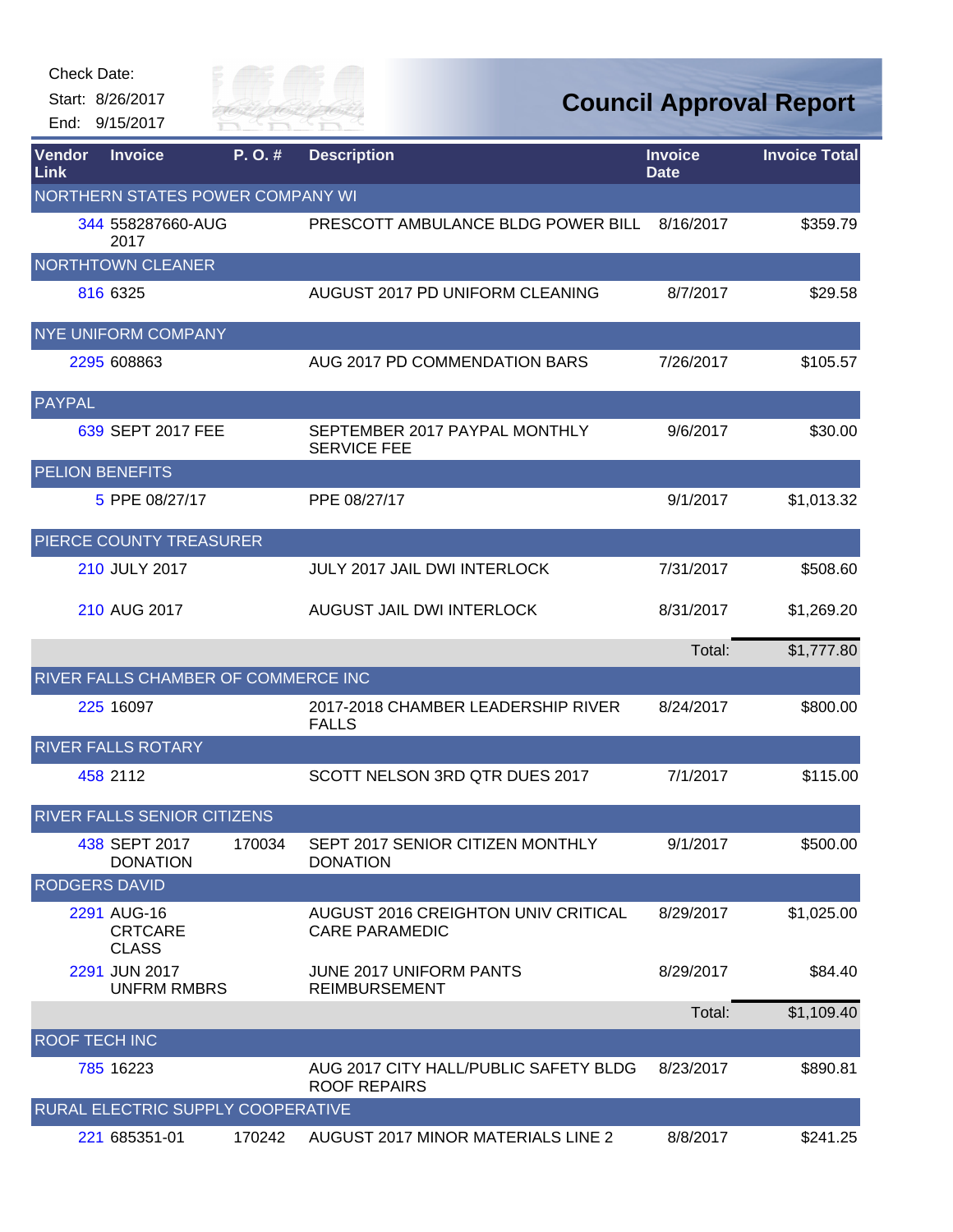| <b>Check Date:</b> | Start: 8/26/2017<br>End: 9/15/2017           | Silly of<br>RIVER FAI |                                                            |                               | <b>Council Approval Report</b> |
|--------------------|----------------------------------------------|-----------------------|------------------------------------------------------------|-------------------------------|--------------------------------|
| Vendor<br>Link     | <b>Invoice</b>                               | P.O.#                 | <b>Description</b>                                         | <b>Invoice</b><br><b>Date</b> | <b>Invoice Total</b>           |
| <b>SAVATREE</b>    | 772 4717083                                  | 170036                | AUG 2017 TRIMMING/REMOVAL 28"<br>CTNWD 1403 WASHNIGTON ST  | 8/18/2017                     | \$775.00                       |
|                    | SHRED-IT US HOLDCO, INC                      |                       |                                                            |                               |                                |
|                    | 2439 8123012008                              | 170054                | AUGUST 2017 SHREDDING AT CITY HALL                         | 8/22/2017                     | \$45.80                        |
|                    | SIVERLING, WAYNE<br>1074 PER DIEM 9-1-<br>17 |                       | 9-7-17 SCADA EXPERT TOUR - FORT<br>COLLINS, CO             | 8/29/2017                     | \$147.50                       |
|                    | <b>ST CROIX COUNTY HIGHWAY DEPARTMENT</b>    |                       |                                                            |                               |                                |
|                    | 956 736                                      | 170080                | AUG 2017 SPRAY PATCHING                                    | 8/22/2017                     | \$12,779.59                    |
|                    | 956 737                                      | 170240                | AUGUST 2017 CHIP SEAL                                      | 8/22/2017                     | \$153,602.31                   |
|                    |                                              |                       |                                                            | Total:                        | \$166,381.90                   |
|                    | ST CROIX COUNTY SHERIFF'S OFFICE             |                       |                                                            |                               |                                |
|                    | 481 7-28-17<br><b>FORENSICS</b>              |                       | 6-2-17 FORENSIC REQUEST                                    | 7/28/2017                     | \$89.23                        |
|                    | <b>ST CROIX COUNTY TREASURER</b>             |                       |                                                            |                               |                                |
|                    | <b>252 JULY 17</b>                           |                       | <b>JULY 2017 JAIL DWI INTERLOCK</b>                        | 7/31/2017                     | \$388.80                       |
|                    | 252 276-1104-00-<br>017 CHRG                 |                       | SPECIAL CHARGES COLLECTED 1-17-2017-<br><b>NOT SETTLED</b> | 8/22/2017                     | \$25.00                        |
|                    | 252 AUG 2017                                 |                       | AUGUST JAIL DWI INTERLOCK                                  | 8/31/2017                     | \$438.80                       |
|                    |                                              |                       |                                                            | Total:                        | \$852.60                       |
|                    | ST CROIX VALLEY SART INC                     |                       |                                                            |                               |                                |
|                    | 256 867                                      |                       | <b>MAY 2017 FORENSIC SERVICES</b>                          | 8/17/2017                     | \$200.00                       |
|                    | STAFFORD ROSENBAUM                           |                       |                                                            |                               |                                |
|                    | 2522 029233 DATED<br>$8 - 31 - 17$           |                       | <b>AUDIT LETTERS 7-11-17</b>                               | 8/31/2017                     | \$141.00                       |
| <b>STATE OF WI</b> |                                              |                       |                                                            |                               |                                |
|                    | 259 JULY 2017                                |                       | <b>JULY 2017 PENALTY ASSESMENT</b>                         | 7/31/2017                     | \$2,136.80                     |
|                    | 259 AUG 2017                                 |                       | AUGUST PENALTY ASSESMENT                                   | 8/31/2017                     | \$4,007.60                     |
|                    |                                              |                       |                                                            | Total:                        | \$6,144.40                     |
|                    | STATE OF WI - DEPT OF TRANSPORTATION         |                       |                                                            |                               |                                |
|                    | 219 '02 FORD DUP<br><b>TITLE</b>             |                       | '02 FORD PD VEHICLE DUPLICATE TITLE<br><b>FEE</b>          | 9/1/2017                      | \$20.00                        |
|                    | 219 DUP TITLE 02<br><b>AMBULAN</b>           |                       | FORD E-450 AMB DUP TITLE FOR BUYER<br><b>DEREK VERKUS</b>  | 9/6/2017                      | \$20.00                        |
|                    |                                              |                       |                                                            | Total:                        | \$40.00                        |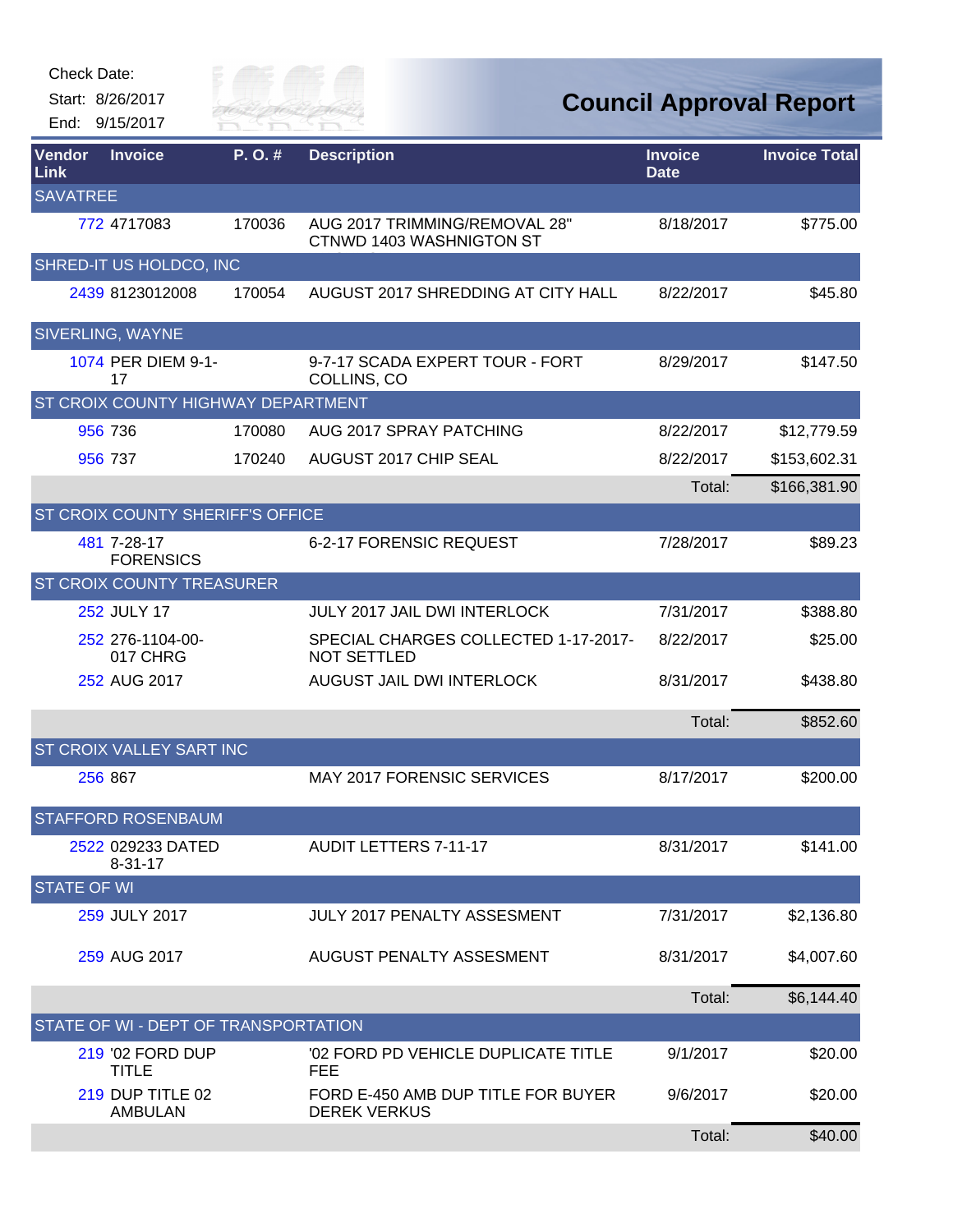Start: 8/26/2017

End: 9/15/2017

Gity of

| Vendor<br>Link        | <b>Invoice</b>                             | P.O.#  | <b>Description</b>                                           | <b>Invoice</b><br><b>Date</b> | <b>Invoice Total</b> |
|-----------------------|--------------------------------------------|--------|--------------------------------------------------------------|-------------------------------|----------------------|
|                       |                                            |        | STATEWIDE ENERGY EFFICIENCY & RENEWABLES ADMIN INC           |                               |                      |
|                       | 243 JULY 2017                              |        | JUL 2017 CTC ENRGY EFFCNCY FUNDS TO<br><b>FOCUS ON ENRGY</b> | 8/25/2017                     | \$4,597.67           |
|                       | <b>STEVENS ENGINEERS</b>                   |        |                                                              |                               |                      |
|                       | 791 11120                                  | 170230 | LK GEORGE-FMLY FRESH-WALNUT TRL<br>THROUGH 8-19-17           | 8/24/2017                     | \$3,997.54           |
|                       | STUART C IRBY TOOL AND SAFETY              |        |                                                              |                               |                      |
|                       | 156 S010321380.00 170276                   |        | <b>ELECTRIC INVENTORY ITEMS</b>                              | 8/14/2017                     | \$1,509.81           |
|                       | 156 s010315259.001 170271                  |        | AUG 2017 ELECTRIC INVENTORY                                  | 8/17/2017                     | \$1,989.26           |
|                       | 156 S010281217.00 170246<br>2              |        | AUG 2017 MINOR MATERIALS                                     | 8/18/2017                     | \$94.00              |
|                       | 156 s010243119.001 170209                  |        | AUGUST 2017 ELEC INVENTORY                                   | 8/21/2017                     | \$37,790.00          |
|                       | 156 S010347114.00 170294                   |        | ELECTRIC MINOR MATERIALS LINES 3-4 +<br>SHPG/HNDLG           | 8/22/2017                     | \$210.25             |
|                       | 156 S010334343.00 170284                   |        | POWER PLANT PROJECT/ CABLE<br><b>INVENTORY LINE 2</b>        | 8/28/2017                     | \$3,759.38           |
|                       |                                            |        |                                                              | Total:                        | \$45,352.70          |
|                       | TD & I CABLE MAINTENANCE INC               |        |                                                              |                               |                      |
|                       | 2008 8093                                  | 170198 | AUG 2017 DIRECTIONAL BORING W<br><b>JOHNSON ST</b>           | 8/21/2017                     | \$4,850.00           |
|                       | TOLTZ, KING, DUVALL, ANDERSON & ASSOCIATES |        |                                                              |                               |                      |
|                       | 2172 002017003113                          | 160136 | <b>JULY 2017 NORTH SANITARY SEWER</b><br><b>INTERCEPT</b>    | 8/17/2017                     | \$11,542.32          |
|                       | TOTAL EXCAVATING LLC                       |        |                                                              |                               |                      |
|                       | 270 PYMT AP#3<br><b>FINAL</b>              | 160246 | STERLING PNDS PH2B CONSTRUCTION<br><b>THROUGH 8-22-17</b>    | 8/22/2017                     | \$28,262.60          |
|                       | 270 8-22-17 FINAL<br>PYMT#4                | 160250 | CHAPMAN DR RECONSCTRUCTION<br>PROJECT THROUGH 8-22-17        | 8/22/2017                     | \$46,544.86          |
|                       |                                            |        |                                                              | Total:                        | \$74,807.46          |
|                       | <b>TRANS ALARM INC</b>                     |        |                                                              |                               |                      |
|                       | 557 94528786                               |        | 2017 AUG-SEPT-OCT MONITOR FIRE ALARM<br><b>VIA CELL</b>      | 8/1/2017                      | \$119.85             |
| <b>TRICIA TRAYNOR</b> |                                            |        |                                                              |                               |                      |
|                       | 2393 5-15-17 TRNG<br><b>MMBRSHP</b>        |        | AUG 2017 REIMBURSEMENT FOR TRAINING<br><b>MEMBERSHIP</b>     | 5/15/2017                     | \$199.00             |
|                       | UNIVERSAL TRUCK EQUIPMENT INC              |        |                                                              |                               |                      |
|                       | 1576 44627                                 |        | AUGUST 2017 SNOW PARTS                                       | 8/9/2017                      | \$711.77             |
|                       | UNIVERSITY FALLS LLC                       |        |                                                              |                               |                      |
|                       | 1191 2017                                  |        | 2016 TAX ROLL PAYABLE 2017                                   | 8/25/2017                     | \$59,804.28          |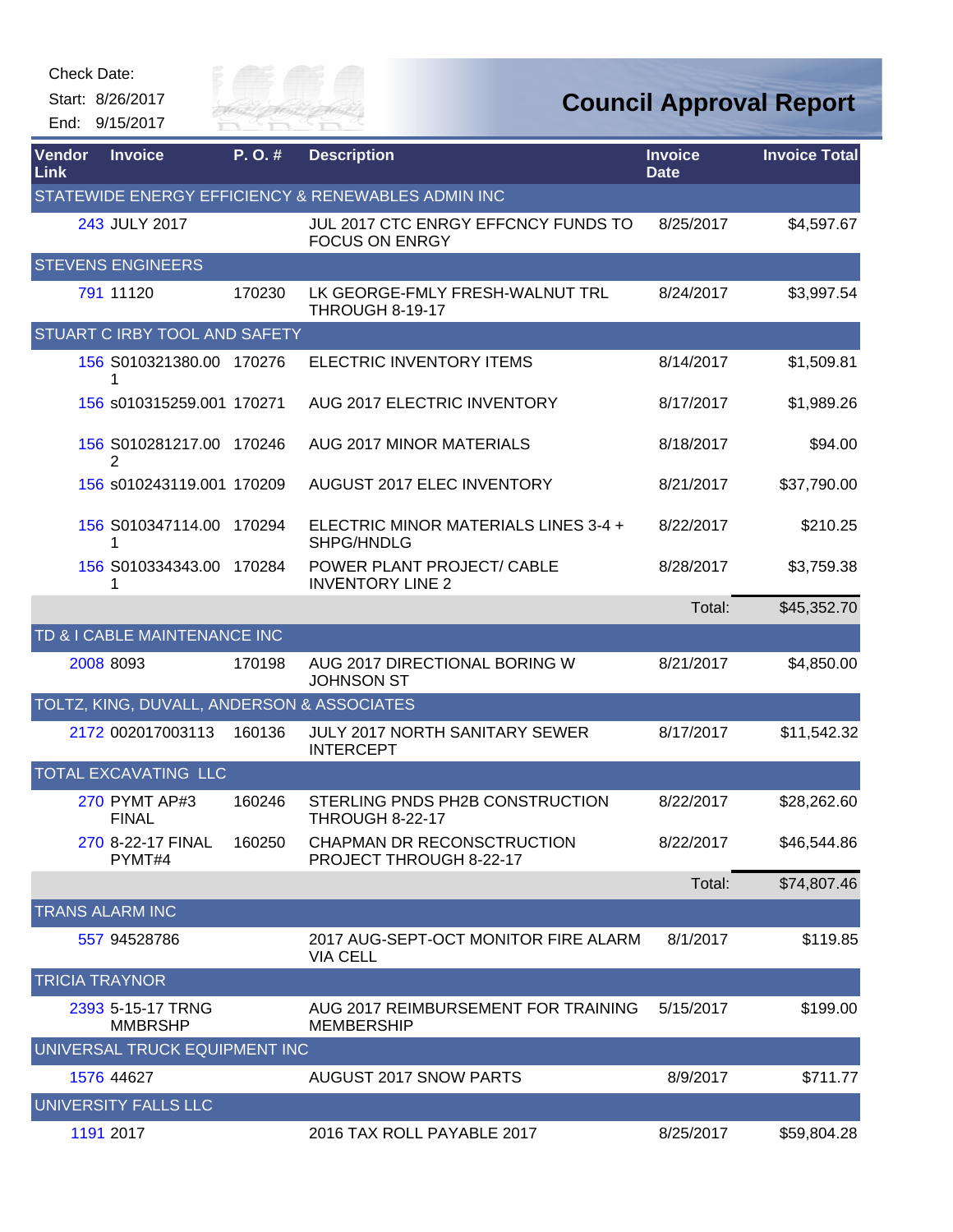Check Date:



| <b>Vendor</b><br>Link | <b>Invoice</b>                       | P.O.#  | <b>Description</b>                                            | <b>Invoice</b><br><b>Date</b> | <b>Invoice Total</b> |
|-----------------------|--------------------------------------|--------|---------------------------------------------------------------|-------------------------------|----------------------|
|                       | US BANK NATIONAL ASSOC               |        |                                                               |                               |                      |
|                       | 284 601080-2016B                     |        | 2016B Refunding & 2009A GO Debt                               | 7/20/2017                     | \$373,375.00         |
|                       | 284 601080-2012A                     |        | 2012A GO TID 5 INT ALLOC                                      | 7/20/2017                     | \$1,093.75           |
|                       | 284 601080-2012A<br>TID <sub>6</sub> |        | 2012A GO TID 6 INT ALLOC                                      | 7/20/2017                     | \$21,306.25          |
|                       | 284 601080-2012A<br>TID <sub>9</sub> |        | 2016A GO TID 9 INT ALLOC                                      | 7/20/2017                     | \$1,686.25           |
|                       | 284 601080-2012A<br><b>STL PON</b>   |        | 2012A GO STERLINGS PONDS INT ALLOC                            | 7/20/2017                     | \$5,193.75           |
|                       | 284 601080-2012A<br><b>PSB</b>       |        | 2012A GO PSB INT ALLOC                                        | 7/20/2017                     | \$4,497.50           |
|                       | 284 4734764                          |        | 8-1-17-7-31-18 WI GO CORP BONDS 2014A<br><b>ADMIN FEES</b>    | 8/25/2017                     | \$450.00             |
|                       |                                      |        |                                                               | Total:                        | \$407,602.50         |
|                       | USSI HOLDINGS, INC                   |        |                                                               |                               |                      |
|                       | 812 0063270-IN                       | 170298 | AUG 2017 BUCKET TRUCK 215, CHANGE<br>CONTROL HAND MAINTENANCE | 8/15/2017                     | \$4,554.14           |
|                       | <b>VERSA VEND VENDING</b>            |        |                                                               |                               |                      |
|                       | 1205 2114:05154                      |        | AUG 2017 PD COFFEE SUPPLIES                                   | 8/3/2017                      | \$108.00             |
|                       | 1205 2114:015442                     |        | AUG 2017 CITY HALL COFFEE SUPPLIES                            | 8/23/2017                     | \$70.00              |
|                       |                                      |        |                                                               | Total:                        | \$178.00             |
|                       | <b>VIBRANT HEALTH FAMILY CLINICS</b> |        |                                                               |                               |                      |
|                       | 790 1176787                          |        | MAY-JULY 2017 OCCUPATIONAL HEALTH<br><b>SERVICES</b>          | 8/1/2017                      | \$470.00             |
|                       | VIKING COCA-COLA BOTTLING CO         |        |                                                               |                               |                      |
|                       | 16 722773                            |        | AUG 2017 FD REFRESHMENT SUPPLIES                              | 8/2/2017                      | \$286.00             |
|                       | 16 727819                            |        | AUG 2017 FD REFRESHMENT SUPPLIES                              | 8/21/2017                     | \$336.00             |
|                       |                                      |        |                                                               | Total:                        | \$622.00             |
|                       | VIKING ELECTRIC SUPPLY INC           |        |                                                               |                               |                      |
|                       | 750 S000707814.00                    |        | AUG-17 AMBULANCE BLDG BULBS /PW<br><b>BLDG SERVICE CART</b>   | 8/14/2017                     | \$217.78             |
|                       | 750 S000743444.00<br>1               |        | AUG 2017 PW BUILDING ELECTRIC                                 | 8/24/2017                     | \$85.30              |
|                       | 750 S000743444.00<br>2               |        | CITY HALL/LIBRARY/PW BLDG/PBLC SFTY<br>BLDG/                  | 8/24/2017                     | \$455.80             |
|                       |                                      |        |                                                               | Total:                        | \$758.88             |
|                       | <b>WDATCP-DIV OF ANIMAL HEALTH</b>   |        |                                                               |                               |                      |
|                       | 299 9-18 HMN<br><b>OFCR TRNG-1</b>   |        | 9-18-17 HUMANE OFFICER TRAINING<br><b>TESTING FEE</b>         | 8/12/2017                     | \$25.00              |